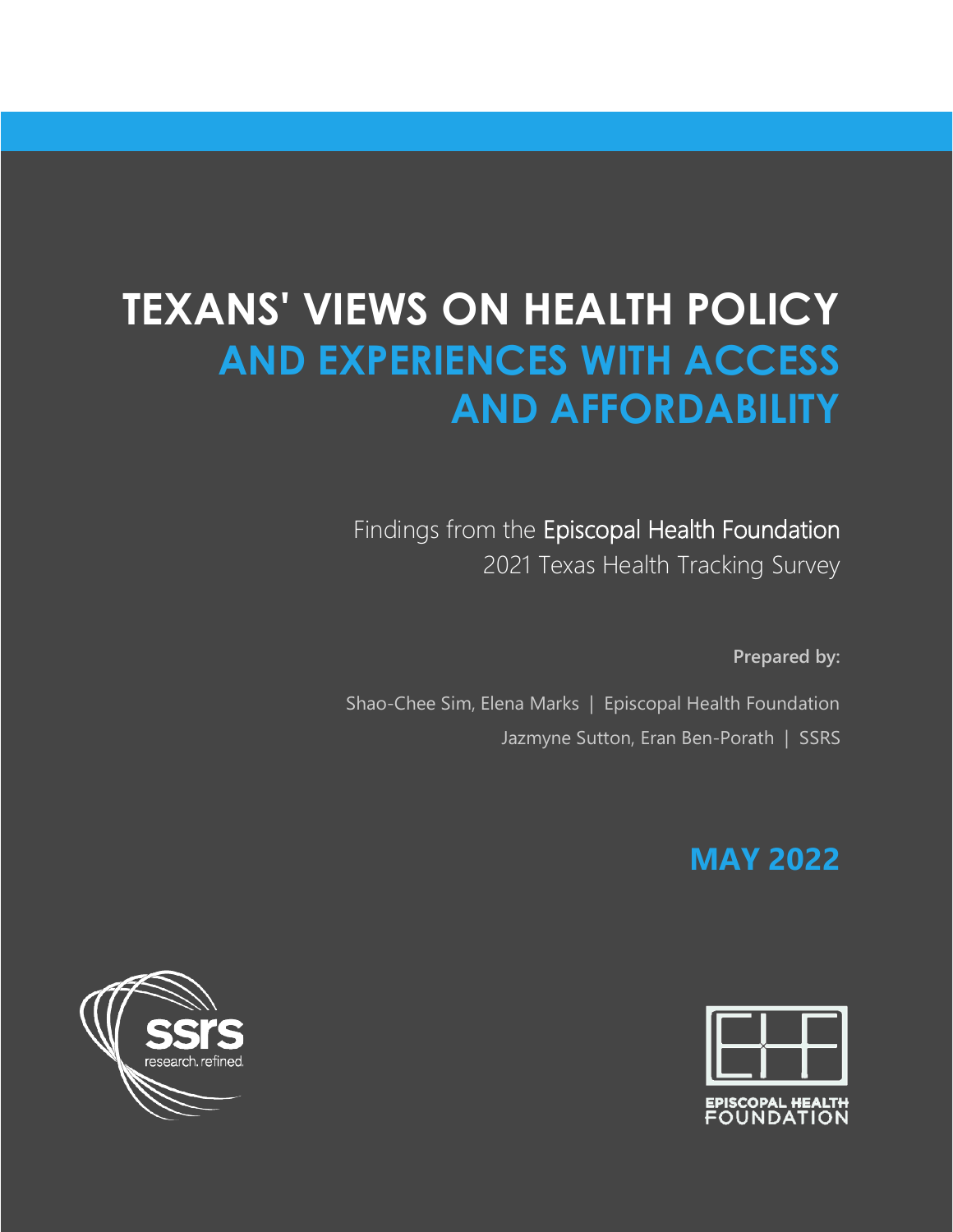### **TABLE OF CONTENTS**

Citation: Sim, S., Marks, Sutton, J., E., Ben-Porath, E., (2022). Texans' Views on Health Policy and Experiences with Access and Affordability.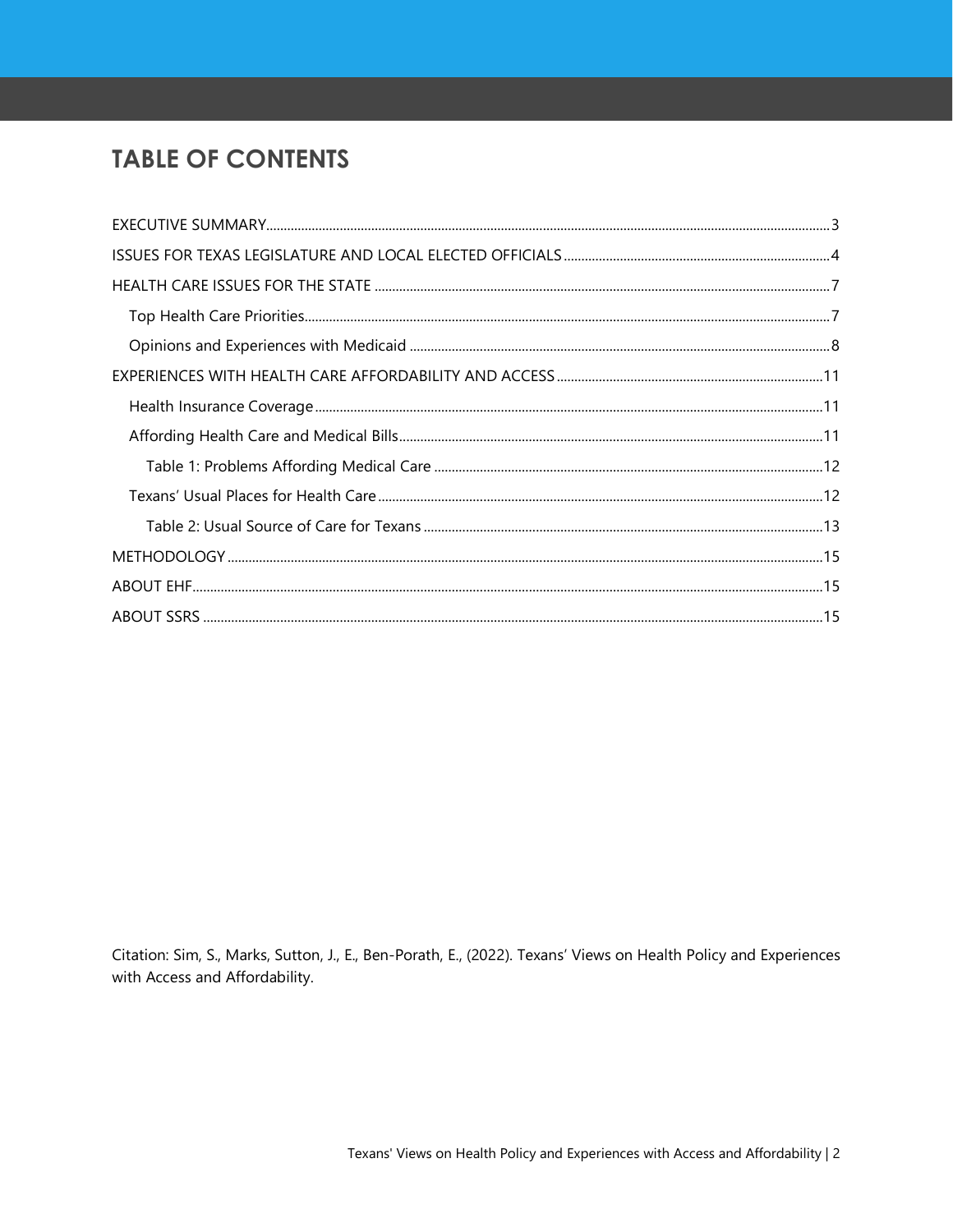### <span id="page-2-0"></span>**EXECUTIVE SUMMARY**

The state of Texas, with its diverse population in terms of urbanicity, income, race and ethnicity, faces a variety of challenges when it comes to health care access and affordability. Additionally, with the 2022 gubernatorial and local elections on the horizon, residents have many priorities they would like their state and local elected officials to address. In the **2021 Texas Health Tracking survey**, Episcopal Health Foundation (EHF) and SSRS explored Texans' views on health care priorities in the state and their experiences with the affordability of and access to quality care. This report provides analysis of these data and notes where there are statistically significant differences among key demographic groups. Where applicable, data from this year's survey are compared to EHF Health Policy Surveys from 2018, 2019, and 2020<sup>1</sup>.

In the 2021 survey, most Texans expressed support for an increase in spending on health care (58%). Support is higher among younger adults and those with a connection to Medicaid. Moreover, when asked about topics they would like to be addressed by candidates for governor and other public offices, threequarters of adults said making health care accessible and affordable was a very important topic (76%).

When asked specifically about the health care priorities of the state, the topic ranked by most as a top priority was reducing the cost of prescription drugs (56%). More than half say lowering health care costs (54%), access to health insurance (53%), increased funding for mental health (50%), reducing the number of women who die from childbirth (49%), and access to hospitals in rural areas (49%) should be top priorities.

The majority of Texans have at least a somewhat favorable opinion of Medicaid (64%; 27% Very favorable; 37% Somewhat favorable) and about half say the program is working well (48%). Additionally, nearly seven in ten residents support expanding Medicaid to cover more low-income adults under the Affordable Care Act (69%).

This support for Medicaid may be associated with the problems many Texans have affording and accessing health care. When asked how easy it is to afford basic necessities, health care ranks as one of the more difficult needs to afford with almost half of Texas adults saying it was very or somewhat difficult (48%). Onethird said they have had problems paying medical bills in the past year (35%) and the majority say they have skipped or postponed care due to the cost (59%).

<sup>1</sup> Sim, S., Marks, E., Ben-Porath E., Sutton, J. (2020). *Texas Residents' Views on State Health Policy Priorities*. Retrieved from: https://www.episcopalhealth.org/research-report/new-texas-health-policy-poll-texans-show-sweeping-support-for-expandingmedicaid/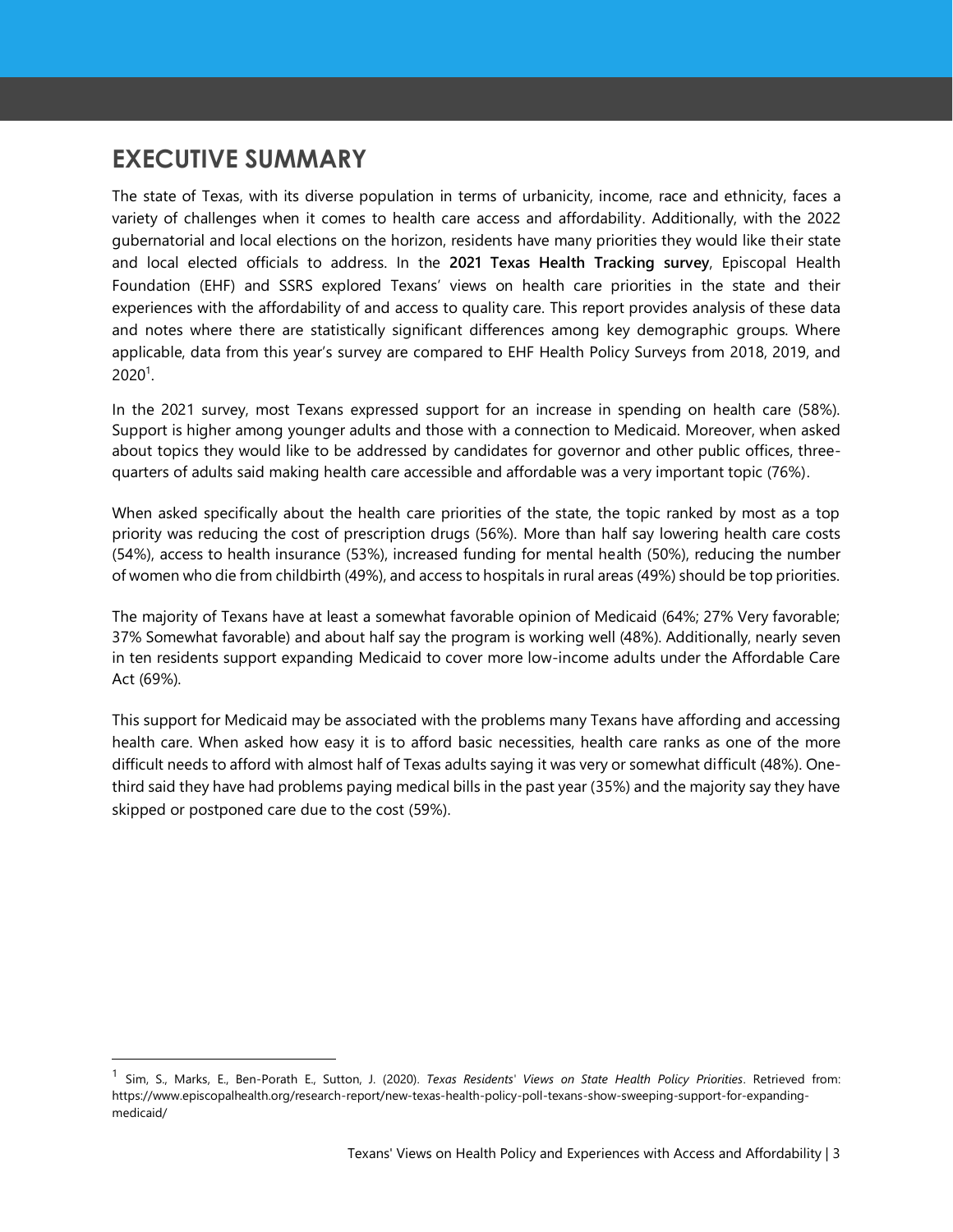### <span id="page-3-0"></span>**ISSUES FOR TEXAS LEGISLATURE AND LOCAL ELECTED OFFICIALS**

The 2021 Texas Health Policy Survey finds that most Texans would support the Texas state legislature increasing spending on health care programs (58%). Only eight percent say they think spending should decrease and 27 percent said spending should stay about the same. Support for an increase in health care spending is higher among residents under age 65 (60%) in comparison to those 65 or older (52%). Additionally, Black residents (81%) are more likely to support an increase in health care spending than White (53%) and Hispanic (58%) residents (Chart 1).



Texans in this year's survey were also asked what topics they think are important for candidates running for state and local public office to address in their campaigns. More than three-quarters said making health care more affordable and accessible is a very important topic for candidates to address (76%).

The only issue receiving more support for an increase in spending was public education with 71 percent saying they think the state legislature should increase spending in this area. Similarly, a large majority also say it is very important for candidates running for state and local office to address K through 12 education (Chart 2).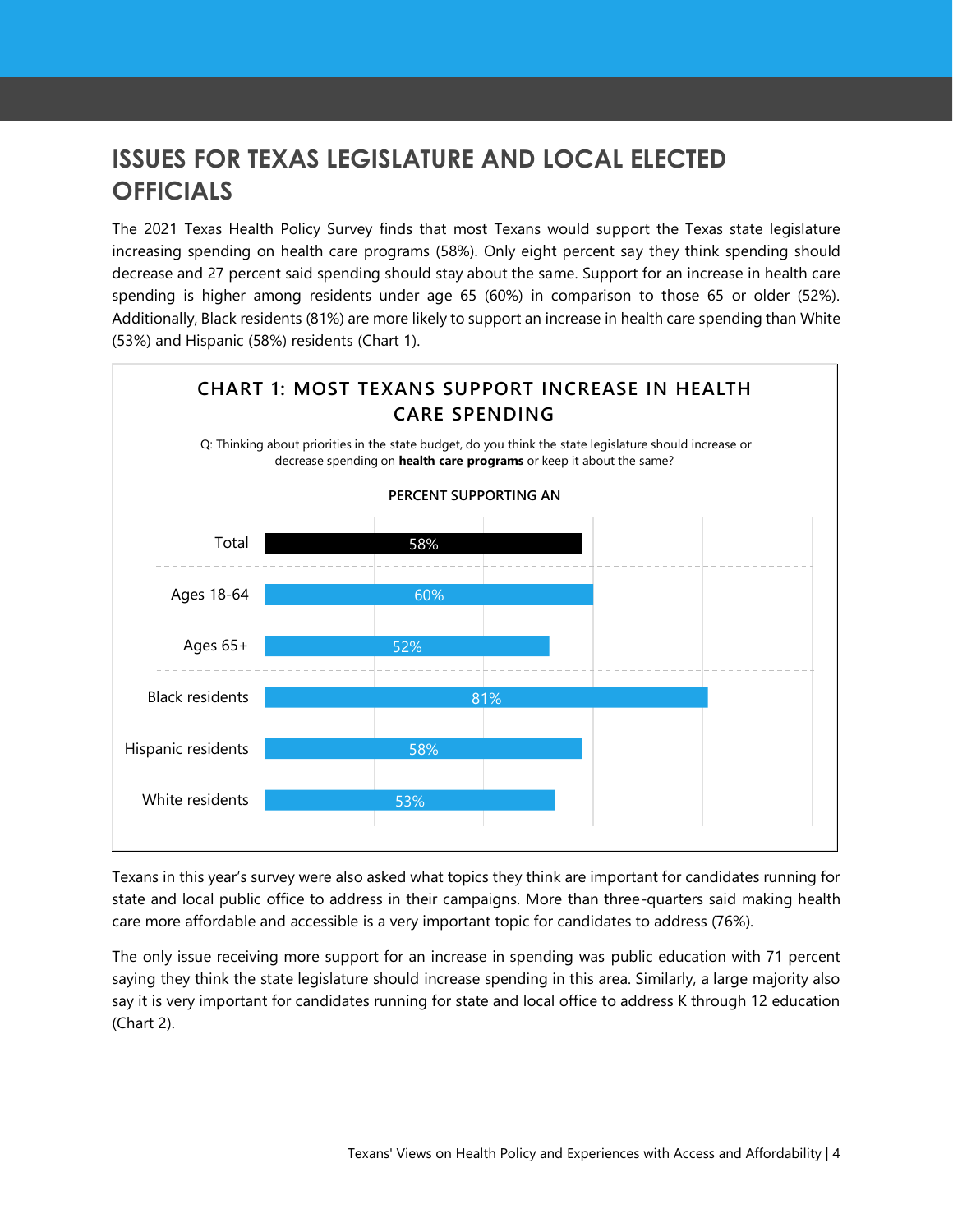

\**Don't know/Refused not shown*

Just over half, support an increase in spending on public safety (56%) with 77 percent saying crime and public safety are very important for candidates to address in their campaigns. Slightly more than half also support an increase in infrastructure spending (54%) with half also saying it is very important for candidates to discuss this in their campaigns (53%). However, when asked specifically about preparedness for natural disasters, seven in ten said this was a very important topic for candidates to address (74%). Climate change was rated as very important by significantly fewer Texans (42%) (Chart 3). Transportation (38%) and welfare programs (38%) both received less support for an increase in spending.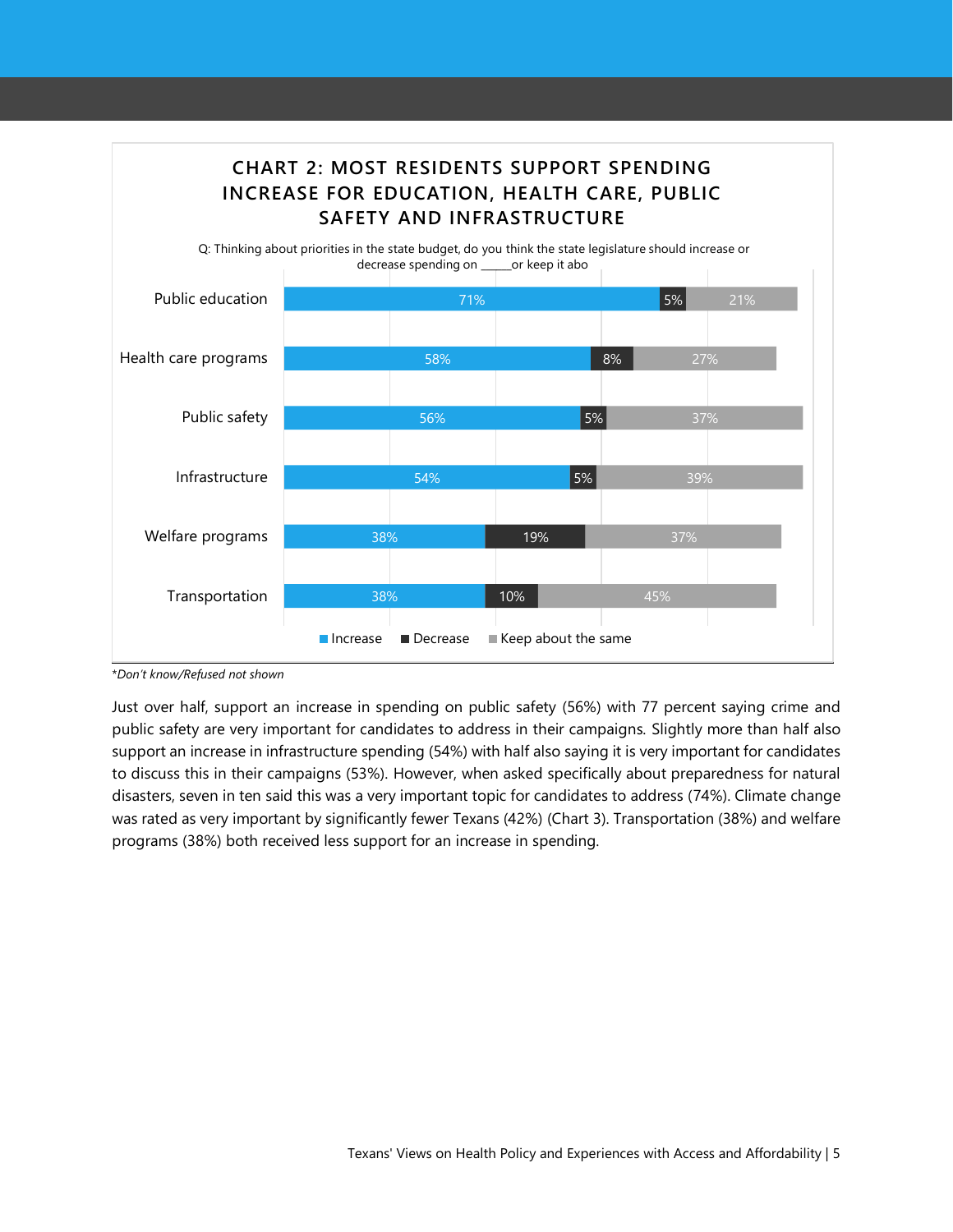

Q: How important, if it all, do you think it is for candidates running for office to address the following issues in their campaign?



\**Don't know/Refused not shown*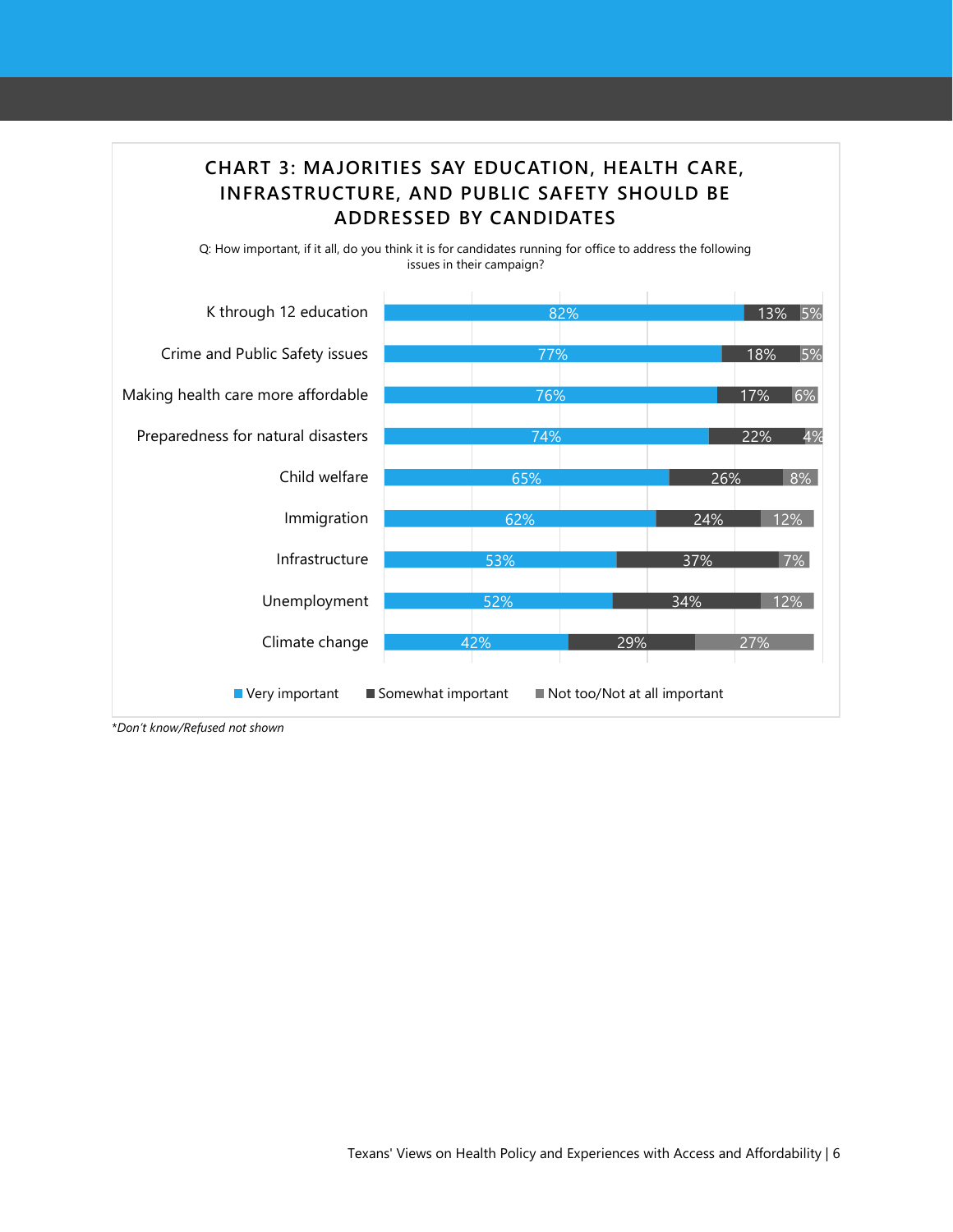### <span id="page-6-0"></span>**HEALTH CARE ISSUES FOR THE STATE**

#### <span id="page-6-1"></span>**Top Health Care Priorities**

When asked about health care priorities specifically, issues involving cost and access tended to rank as top priorities. The majority say reducing the cost of prescription drugs (56%), reducing the amount individuals pay for health care (54%) and increasing access to health insurance (53%) should be top priorities. Half say increased funding for mental health programs should be a top priority (50%). Nearly half also view access to hospitals in rural areas (49%) and expanding Medicaid to cover more low-income Texans (47%) as top priorities. About half also say reducing maternal mortality should be a top priority (49%). Access to family planning and contraception services is a top priority for 44 percent of Texas adults. Fewer Texans think dealing with the prescription painkiller epidemic should be a top priority (38%). Only one in five say the state's top priority should be decreasing spending on health care (21%). In fact, one third say this should not be done (35%) (Chart 4).

#### **CHART 4: ACCESS AND COST RANK AS TOP HEALTH CARE PRIORITIES FOR MOST TEXANS**

Q: What about \_\_\_\_\_? Should that be a top priority for the Texas legislature, important but not a top priority, not too important, or should it not be done?



<sup>\*</sup>*Don't know/Refused not shown*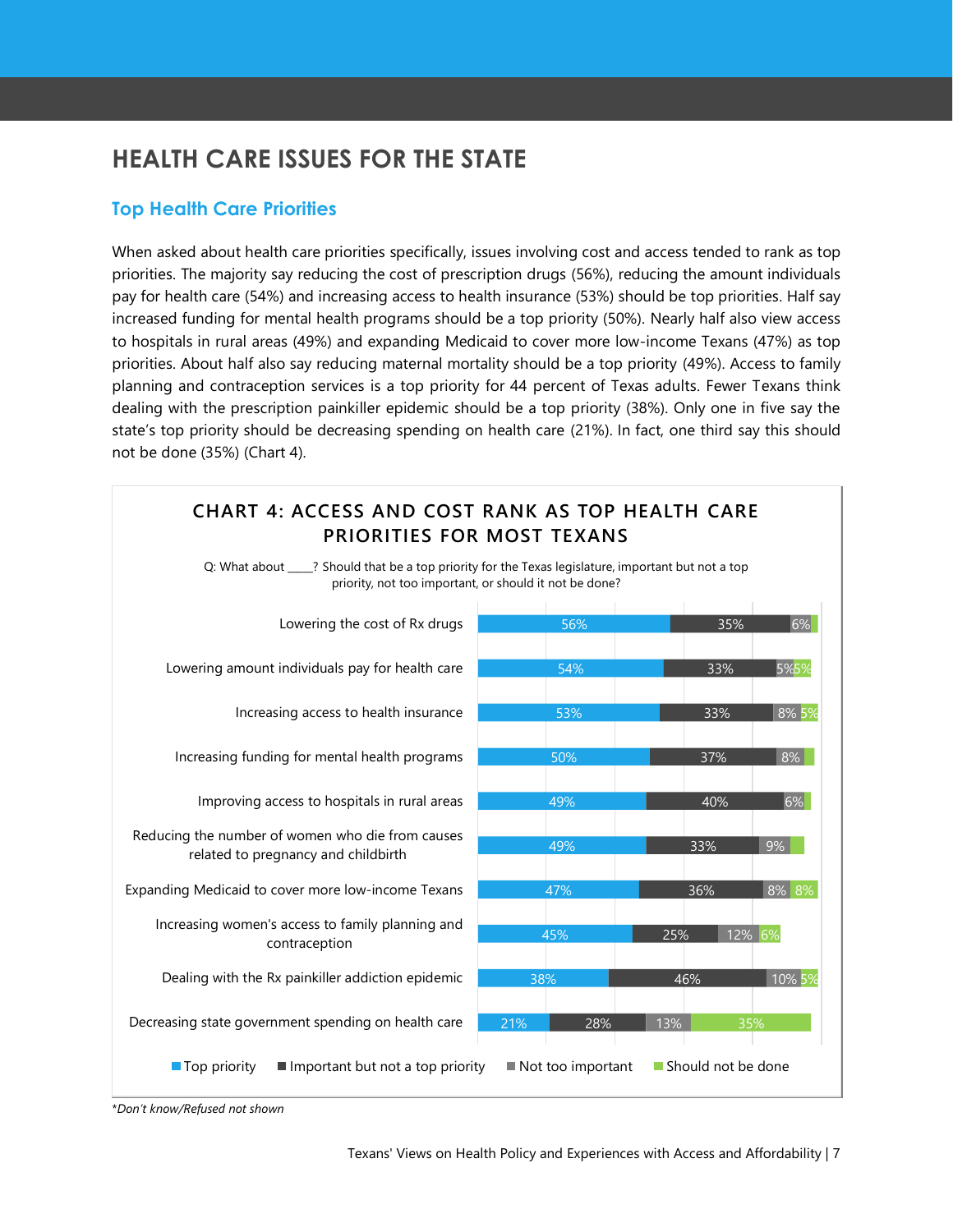Since 2020, fewer Texans rank lowering prescription drug prices as a top priority (56% in 2021; 63% in 2020). However, more believe family planning services should be a top priority in comparison to 2020 (45% in 2021; 37% in 2020). Fewer also rank reducing maternal mortality as a top a top priority (49% in 2021; 58% in 2020).

#### <span id="page-7-0"></span>**Opinions and Experiences with Medicaid**

With access and affordability among the top health care concerns, many Texans continue to have a favorable view of Medicaid, the government health insurance and long-term care program for certain lowincome adults and children. Almost two-thirds have a very or somewhat favorable opinion of the program (64%; 27% very favorable; 37% somewhat favorable). The 69 percent of Texans with some sort of connection to the program either by ever being covered by the program or knowing someone covered tend to have more favorable views. These groups are also more likely to say the program is working well. However, rates of Medicaid favorability have significantly declined over the past four years and fewer Texans think the program is working well (Chart 5).



Texas is one of only 12 states that has not expanded Medicaid coverage under the Affordable Care Act. Most Texans either mistakenly believe the program has been expanded (19%) or are unsure (41%). When told that the state has not expanded Medicaid, nearly seven in ten support Medicaid expansion to cover more low-income adults (69%). Support for Medicaid expansion this year is consistent with 2020. However, it has significantly increased since 2019 when support was at 64 percent (Chart 6). In fact, over the last four years as rates of Medicaid favorability have declined, more Texans support Medicaid Expansion (Chart 7).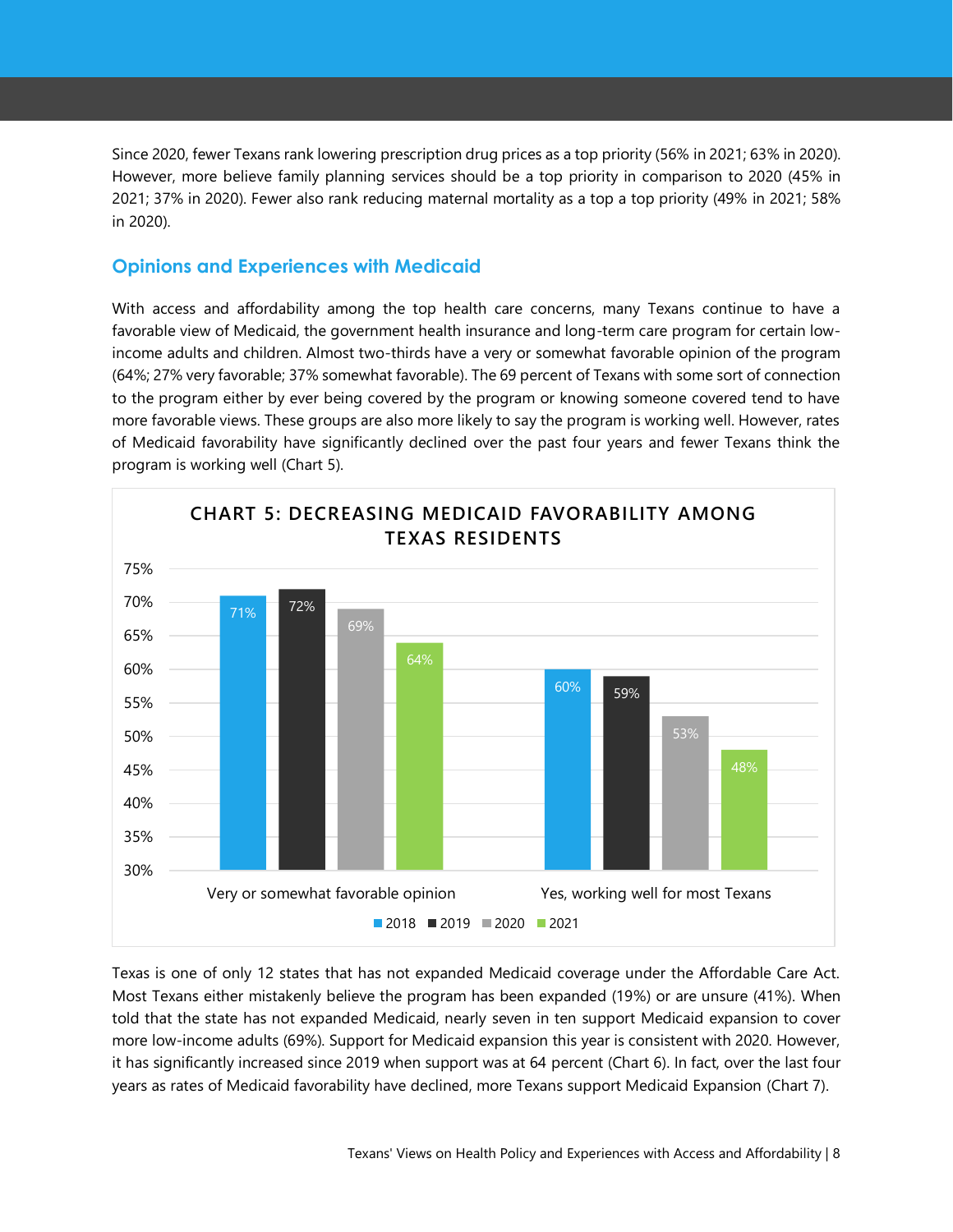



While rates of Medicaid favorability tend to be similar across age groups, race and ethnicity, as well as income levels, there are significant differences in favorability by political party identification. Democrats are more likely to have favorable opinions (76%) than Republicans (53%) and Independents (62%). In fact, favorability among Republicans and Independents has sharply declinced over time. In 2019, 65 percent of Republicans had a very or somewhat favorable view of Medicaid. This is more than 10 percent higher than the portion in 2021. Similarly, 72 percent of Independents had favorable opinions of Medicaid in 2019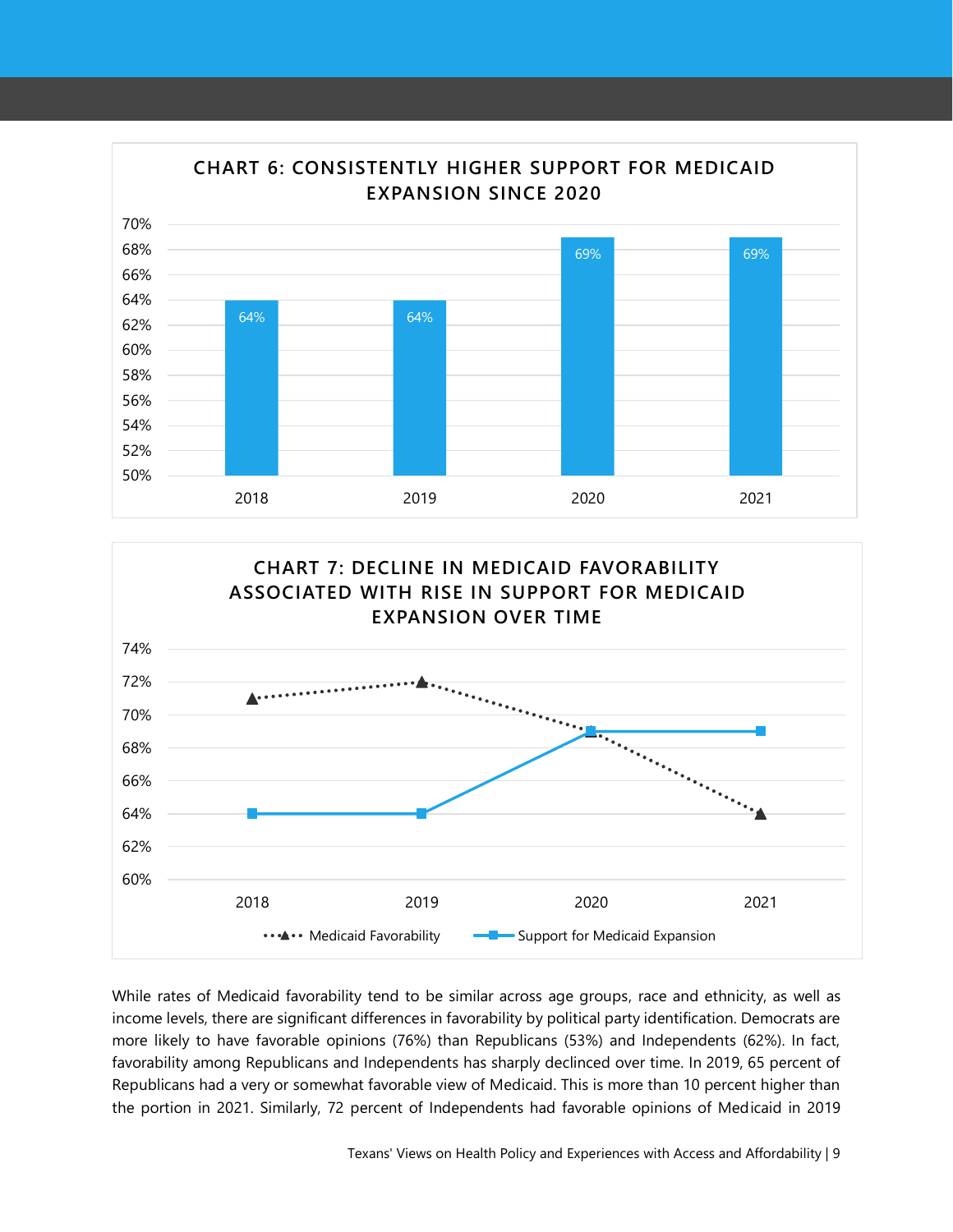compared to 62 percent in 2021. However, there is not a significant change in levels of support for Medicaid expansion among Republicans and Independents since 2019. Additionally, favorability and support for exapnsion among Democrats has stayed relatively consistent (Chart 8).

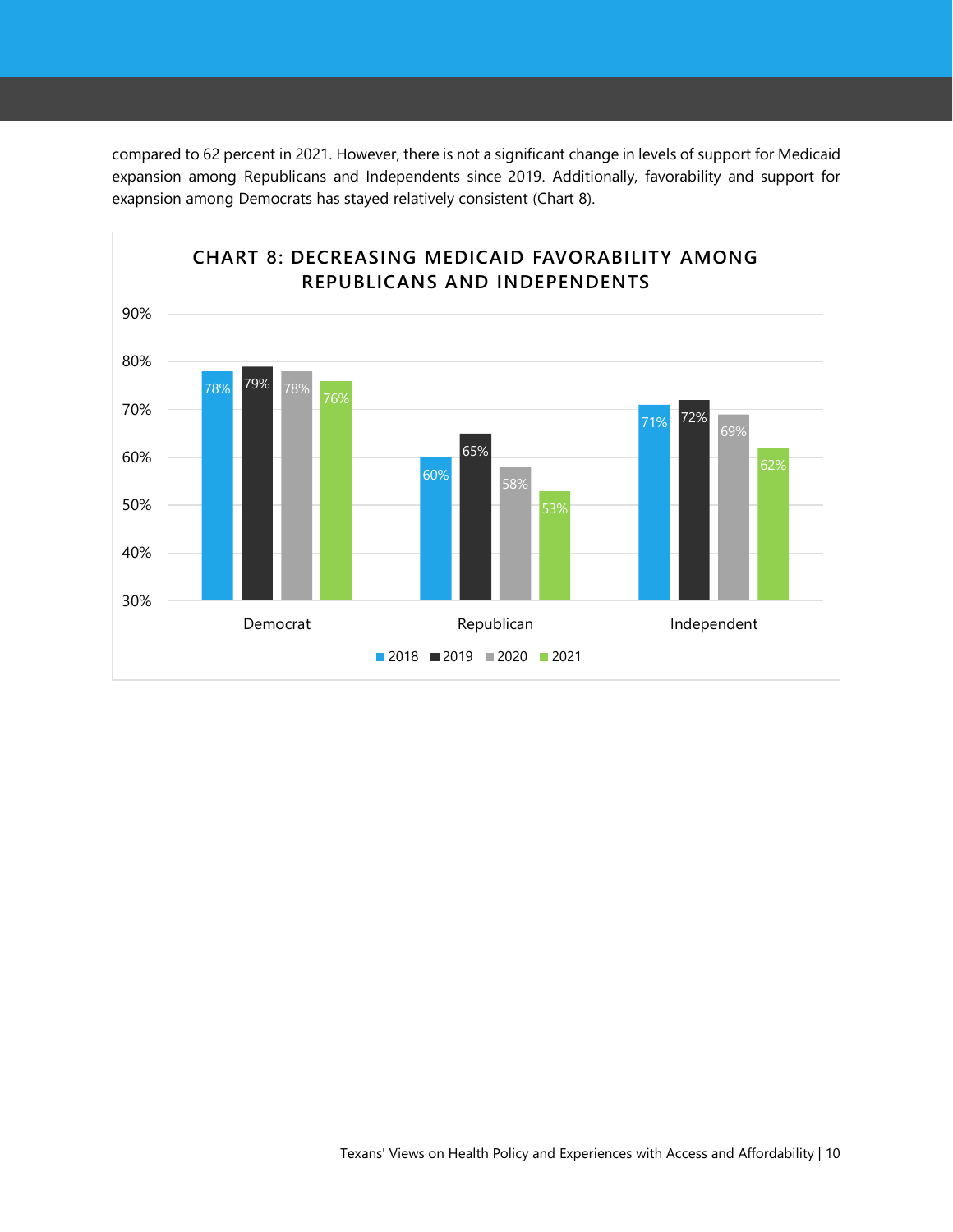### <span id="page-10-0"></span>**EXPERIENCES WITH HEALTH CARE AFFORDABILITY AND ACCESS**

#### <span id="page-10-1"></span>**Health Insurance Coverage**

Among Texans ages 18 to 64, 29 percent report being without health insurance and almost three-quarters of those uninsured have been without health insurance for more than a year (73%). This is significantly lower than the 35 percent who said they did not have health insurance in 2020 but similar to levels in 2019 (31%) and 2018 (29%). In contrast 14 percent of adults nationwide are currently uninsured.<sup>2</sup>

#### <span id="page-10-2"></span>**Affording Health Care and Medical Bills**

Nearly half of Texans say it is somewhat or very difficult for them to afford health care (48%). More say they have difficulty affording health care than who say food (29%), their rent or mortgage (38%), or monthly utilities are difficult to afford (38%). The only cost outranking health care as at least somewhat difficult to afford is gasoline and transportation costs, with 56 percent of Texans reporting that it is at least somewhat difficult to afford this expense.

Moreover, one in three have had problems paying medical bills in the past year. More than half have skipped or postponed some type of medical care due to the cost (59%). Skipping or postponing care due to cost appears to be more prevalent in 2021 compared to 2020. In 2020, 53 percent reported skipping care due to cost compared to the 59 percent who report the same in 2021. However, the rates for 2021 are similar to 2019 (60%) and 2018 (61%). This difference between 2021 and 2020 estimates may be due to fewer Texans seeking any type of medical care during the height of the COVID-19 pandemic in 2020. In 2021, health care procedures and appointments that may have been postponed were able to occur again, but Texans are still facing difficulties with affording care.

These issues with affordability are more common among those without health insurance. The vast majority of uninsured Texans say it is at least somewhat difficult to afford healthcare (83%) compared to just 38 percent of insured Texans. Uninsured Texans are also more likely to report difficulty paying medical bills (54%) compared to their insured counterparts (32%). About three-quarters of uninsured Texans skipped or postponed medical care in the past 12 months (78%) compared to 56 percent of insured Texans.

Younger Texans are also more likely to have difficulty affording health care. Fifty-one percent of Texas adults under age 65 report that it is somewhat or very difficult to afford health care compared to 32 percent of adults aged 65 or older. Additionally, 39 percent of adults under 65 have had problems paying medical bills compared to only 20 percent among those age 65 or older. Finally, 63 percent of adults under 65 have skipped or postponed care due to the cost in comparison to the 42 percent of adults 65 or older who have done the same.

Hispanic residents also have more trouble affording health care in Texas. Hispanic residents are more likely to report that it is difficult to afford health care (58%) than White (41%) and Black (45%) residents. Hispanic residents are also more likely to say they have had problems paying medical bills (41%) than White (32%) residents (Table 1).

<sup>&</sup>lt;sup>2</sup> https://files.kff.org/attachment/TOPLINE-KFF-COVID-19-Vaccine-Monitor-November-2021.pdf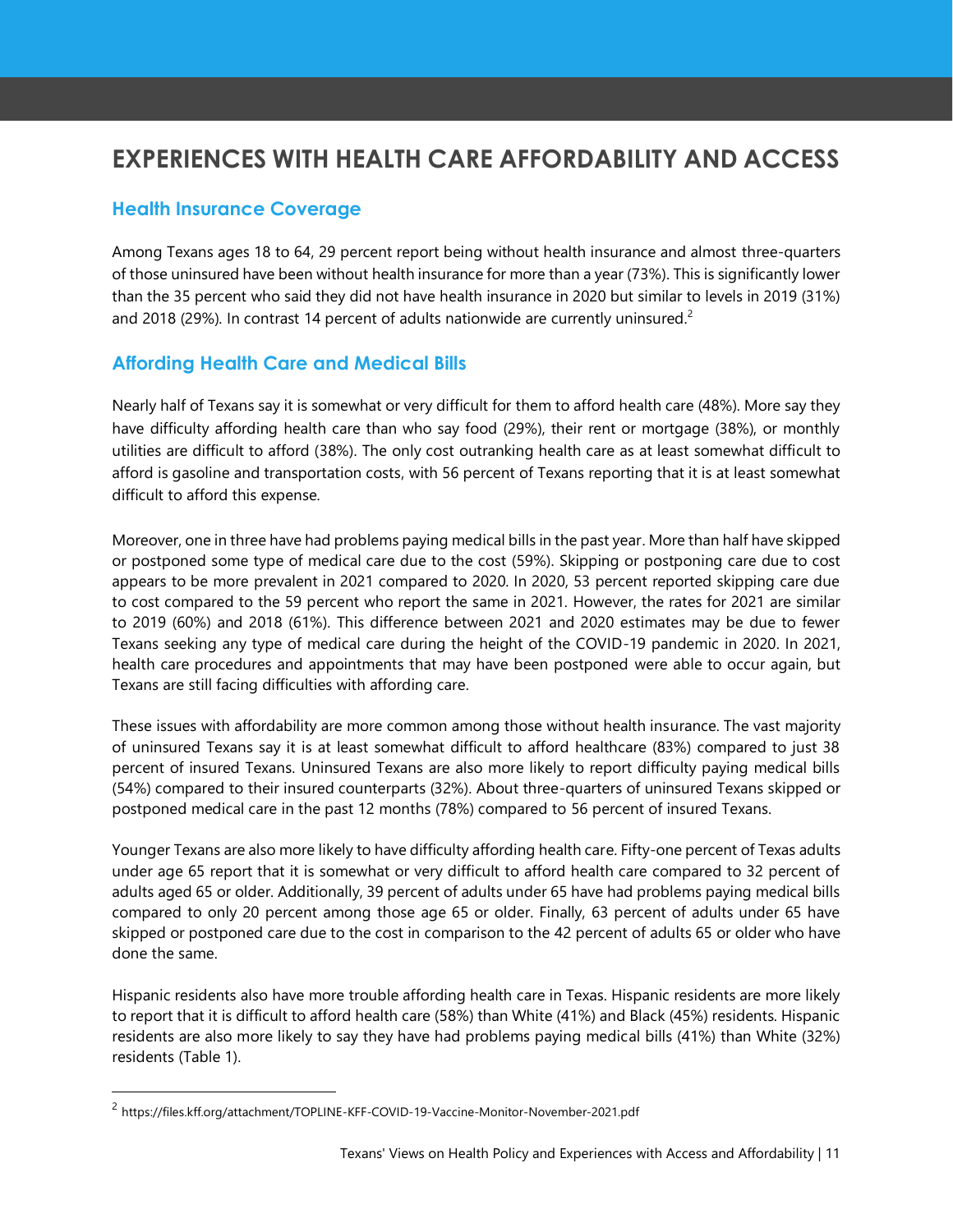#### <span id="page-11-0"></span>*Table 1: Problems Affording Medical Care*

|                                                     | <b>RACE/ETHNICITY</b> |              |                 | <b>AGE</b> |            | <b>INSURANCE STATUS</b><br>(NON-ELDERLY) |                  |
|-----------------------------------------------------|-----------------------|--------------|-----------------|------------|------------|------------------------------------------|------------------|
|                                                     | White                 | <b>Black</b> | <b>Hispanic</b> | $18 - 64$  | $65+$      | Insured                                  | <b>Uninsured</b> |
| Very or somewhat difficult to<br>afford health care | 41%                   | 45%          | 58%             | 51%        | 32%        | 38%                                      | 83%              |
| Problems paying medical bills                       | 32%                   | 38%          | 41%             | 39%        | <b>20%</b> | 32%                                      | 54%              |
| Skipped or postponed care<br>due to cost            | 57%                   | 63%          | 61%             | 17%        | 31%        | 56%                                      | 78%              |

<span id="page-11-1"></span>*Note: Adding individual rows may not match NETS due to rounding.*

#### **Texans' Usual Places for Health Care**

More than a quarter of Texans do not have a usual place of care or rely on hospital emergency rooms as their usual source of care (29%) (Chart 9). Findings reveal continued disparities in usual source of care across race/ethnicity, immigration status, income, and insurance status. Overall, lower-income, Hispanics, immigrants, and uninsured Texans are more likely than their counterparts to say they have no usual place for medical care, or they go to the emergency room. Hispanic and immigrant adults are also more likely to report receiving their medical care from a clinic or health center (Table 2).

#### **CHART 9: ONE QUARTER OF TEXANS DO NOT HAVE A USUAL PLACE FOR CARE**

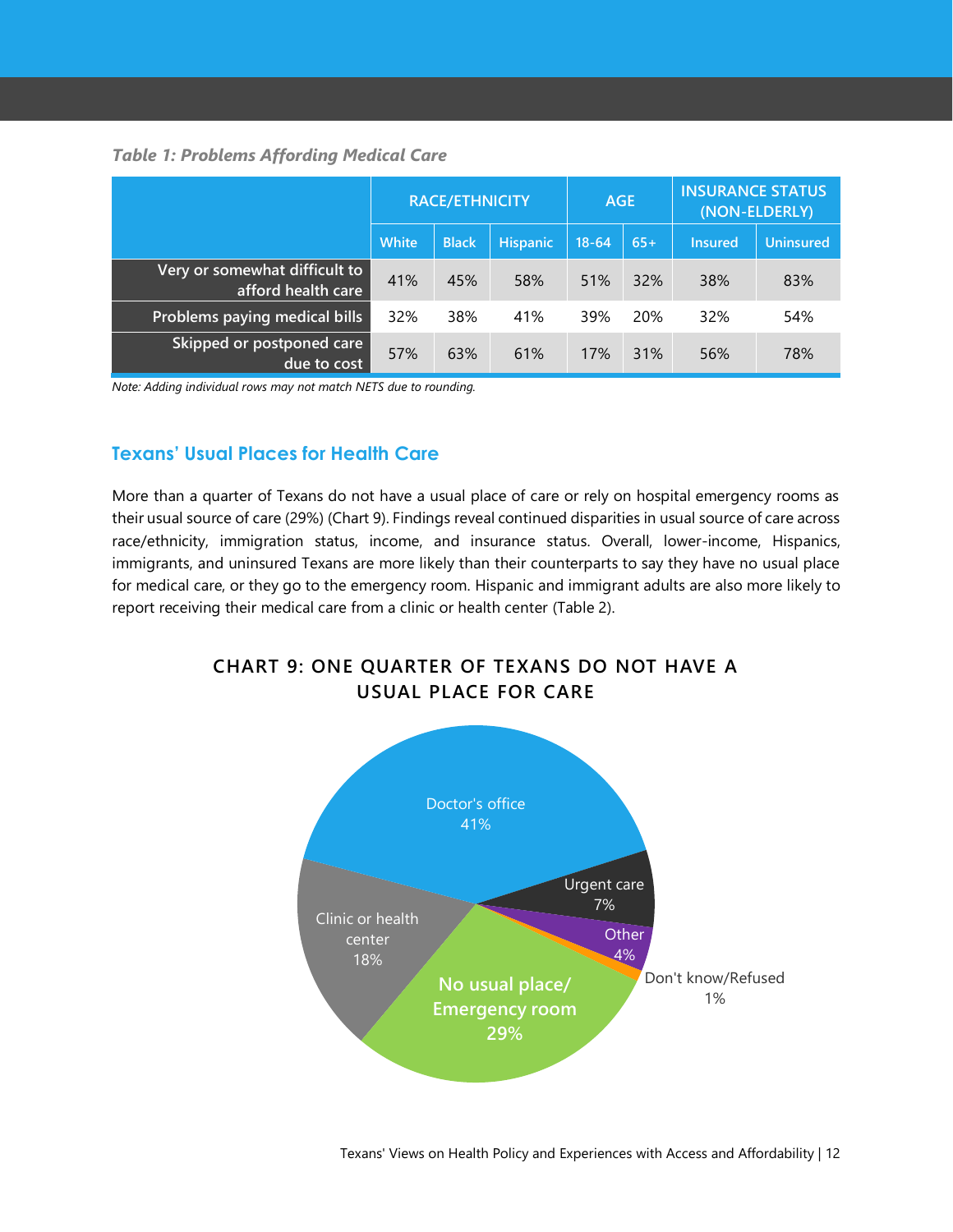<span id="page-12-0"></span>

|  | <b>Table 2: Usual Source of Care for Texans</b> |  |  |  |
|--|-------------------------------------------------|--|--|--|
|--|-------------------------------------------------|--|--|--|

|                                                               | <b>RACE/ETHNICITY</b> |              | <b>IMMIGRATION</b><br><b>STATUS</b> |                     | <b>INCOME</b>   |                      | <b>INSURANCE</b><br><b>STATUS</b><br>(NON-ELDERLY) |                |                  |
|---------------------------------------------------------------|-----------------------|--------------|-------------------------------------|---------------------|-----------------|----------------------|----------------------------------------------------|----------------|------------------|
|                                                               | <b>White</b>          | <b>Black</b> | <b>Hispanic</b>                     | <b>U.S.</b><br>born | Foreign<br>born | < 250%<br><b>FPL</b> | $250% +$<br><b>FPL</b>                             | <b>Insured</b> | <b>Uninsured</b> |
| <b>NET Have a usual</b><br>place for medical<br>care (not ER) | 79%                   | 77%          | 60%                                 | 73%                 | 60%             | 59%                  | 81%                                                | 75%            | 50%              |
| Doctor's office                                               | 52%                   | 50%          | 27%                                 | 45%                 | 25%             | 29%                  | 51%                                                | 44%            | 19%              |
| Clinic or health<br>center                                    | 15%                   | 17%          | 23%                                 | 15%                 | 29%             | 21%                  | 16%                                                | 16%            | 24%              |
| Urgent care/<br>Outpatient/Other                              | 11%                   | 10%          | 10%                                 | 13%                 | 2%              | 8%                   | 15%                                                | 14%            | 8%               |
| <b>NET No usual</b><br>place of care/ER                       | 21%                   | 23%          | 38%                                 | 26%                 | 39%             | 40%                  | 18%                                                | 25%            | 48%              |
| <b>Emergency room</b>                                         | 2%                    | 6%           | 5%                                  | 5%                  | 2%              | 7%                   | 2%                                                 | 4%             | 7%               |
| No place for care                                             | 19%                   | 16%          | 33%                                 | 21%                 | 37%             | 33%                  | 16%                                                | 21%            | 41%              |

*Note: Adding individual rows may not match NETS due to rounding.*

For Texans who say they have a usual place of care (70%), most say it is very (61%) or somewhat (25%) easy for them to travel to the doctor's office or other facility to receive care. Fourteen percent report having difficulty traveling to their usual place of care (10% somewhat difficult and 4% very difficult).

Among those with a usual place of care, those who report traveling to that place is a barrier for them are mostly low-income or don't have health insurance. Hispanic Texans are more likely than white and Black residents to report challenges with getting to their usual place of medical care (Chart 10). Uninsured residents and those with chronic conditions or disabilities are also more likely to report difficulty travelling to their usual place of care. Additionally, those with incomes below 250 percent of the FPL are four times as likely as higher-income Texans to say it is difficult for them to travel to their place of care (26% v. 6%).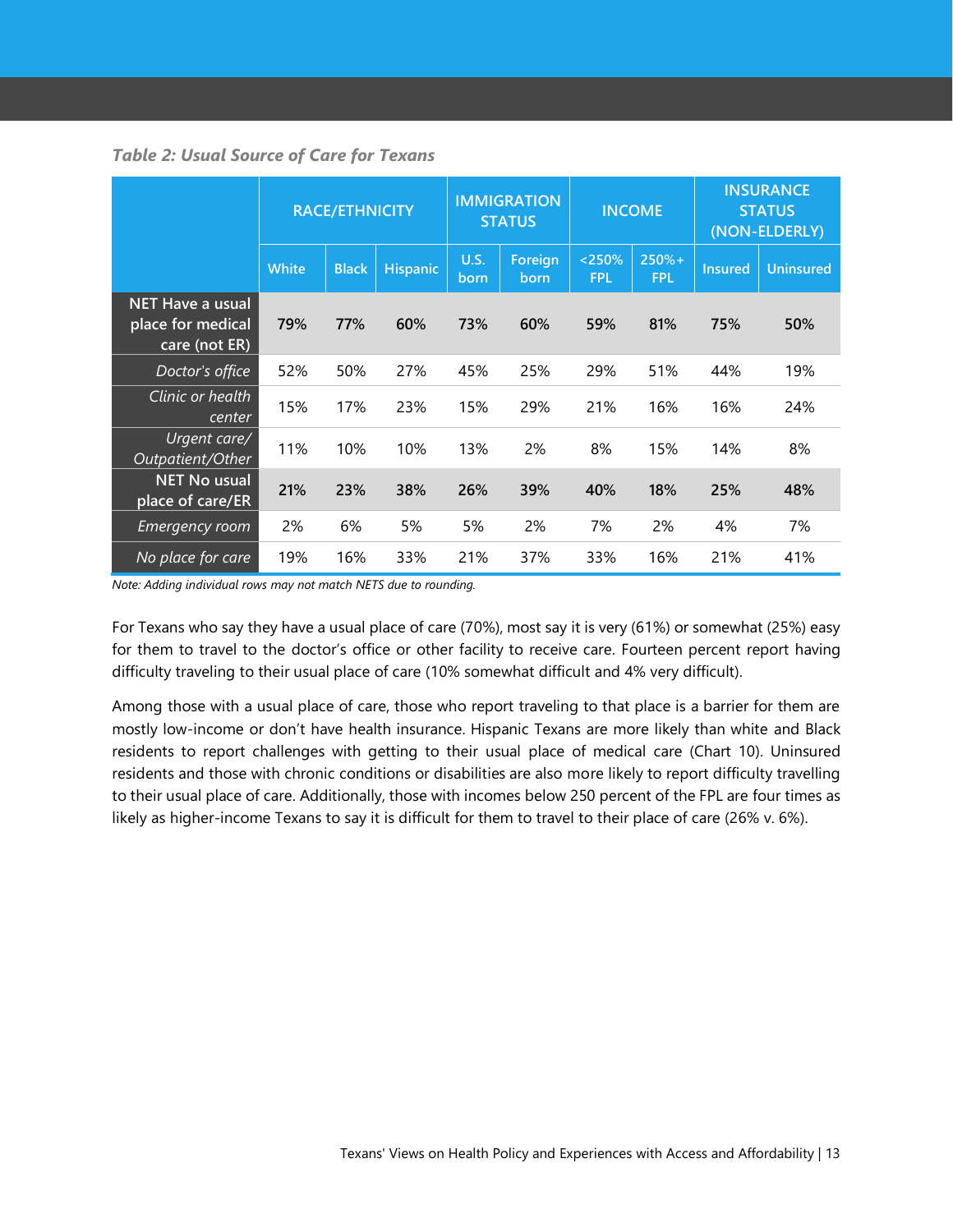